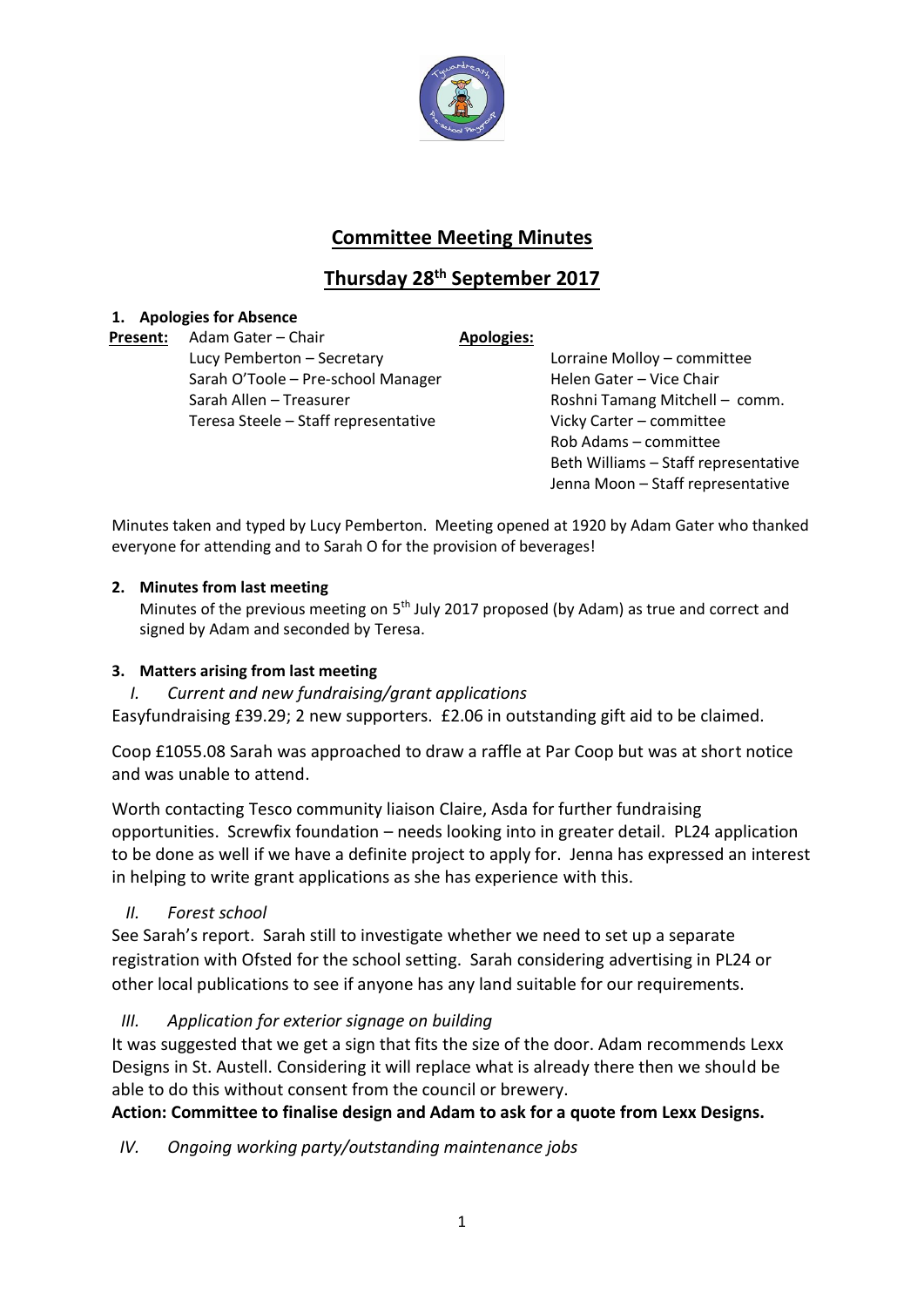

Action: Adam - fix the tap in the lefthand loo and adjust heat on tap in right hand loo. Hole in fence to be repaired to stop kids getting out.

Lucy - paint roof of climbing frame. Old vege patch edging to be painted to match the rest. Paint gloss work.

More sand needed but will leave to the spring. Acoustic tiles can be replaced – could possibly be painted (approx. £80 for 5).

## *V. DBS & EY2 - status*

Roshni – submitted her EY2 application and temporarily became the nominated individual of the preschool following an error on her form. Sarah has had to reapply to become the nominated individual but has to be a committee member to do so. Adam proposes Sarah is elected to the committee, Lucy and Sarah A have seconded that. Adam has reapplied for his DBS and is awaiting the outcome so he can proceed with his EY2.

*VI. Existing Committee members – any wanting to stand down?*  None present wanting to stand down.

## *VII. Electricity supplier*

Broker suggested we switch to Scottish Power from British Gas. We have started the switch but BG has offered a good deal to stay.

**Action: Teresa to forward the annual summary of electric consumption so we can figure out best approach.** 

## **4. Finance Report**

See Sarah's report. Lucy proposed that we reduce the invoice non-payment to 1 month rather than 3 months to reduce our outstanding debt. This was agreed by all present. Becky S said she was happy to still support the committee in some capacity.

#### **5. Pre-school Manager's Report**

See Sarah's report.

## **6. Dates for the Diary**

- AGM 7pm Thursday  $9<sup>th</sup>$  November preschool
- Christmas nativity TBC
- Wed  $20^{th}$  Dec Xmas party 10-12pm TBC

#### **7. Any Other Business**

 $50<sup>th</sup>$  anniversary party to be organised for spring 2018 – village hall event.

#### **8. Date of Next Meeting**

AGM 9<sup>th</sup> Nov followed by committee meeting.

Meeting finished at 20.52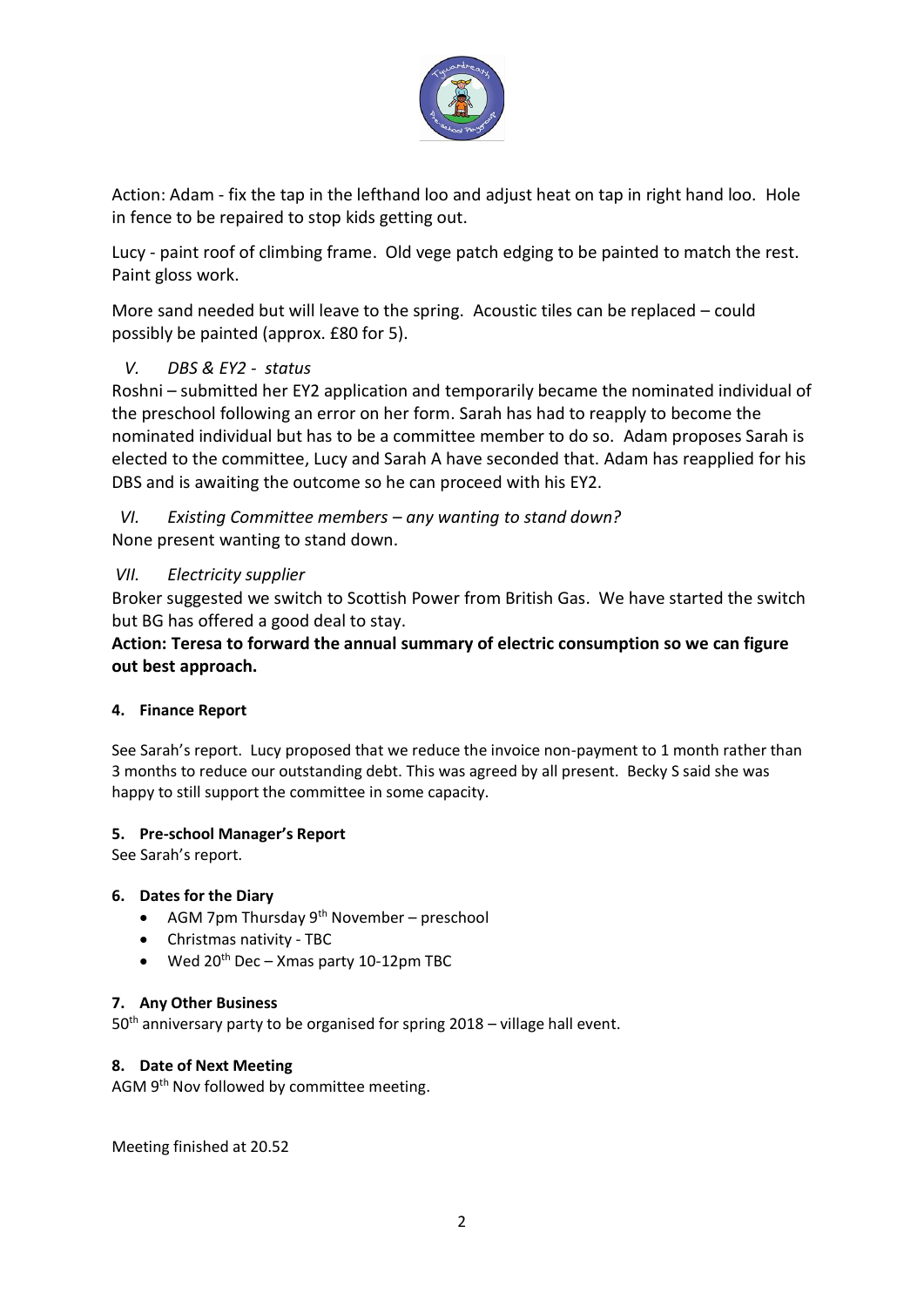

#### **Thursday 28th September 2017 – Financial Report**

| <b>Current Account (CA) balance</b>                                                           | £16,432.62                                                  |
|-----------------------------------------------------------------------------------------------|-------------------------------------------------------------|
|                                                                                               | Includes wages @ £4200 due to leave account tomorrow.       |
|                                                                                               | We are due about 8K in funding before end of Dec.           |
| <b>Contingency (CF) Account balance</b><br>into CC Aug 2017)                                  | £10,442.26 (5k transferred into CC 2016, 3k transferred     |
|                                                                                               | (Should be one term's running fees @ approx. £20k+)         |
| <b>Total</b>                                                                                  | £26,574.88                                                  |
|                                                                                               |                                                             |
| <b>Overdue invoices total</b>                                                                 | £2957.82                                                    |
|                                                                                               |                                                             |
| <b>Current Pre-Schoolers debts</b><br>during meeting)                                         | £828.39 (Three families, will all be sorted soon, explained |
|                                                                                               |                                                             |
| Former pre-schoolers debts                                                                    | £1613.51 Pre 2017 Leavers                                   |
|                                                                                               | £954.12 July 2017 Leavers (All will be issued a letter next |
| week detailing amount owed and suggesting a DD payment plan. Three main families owing $-1$ ) |                                                             |

**£329.19. 2) 259.43. 3) 252.50.**

I still haven't done the letters for the old debt of children who have left pre 2017.

All July 2017 leavers that owe money will get a letter and statement next week (see above).

The Charity Commission report was completed online by end of June deadline.

After shopping around, we are now on new contract with BT for phone and broadband that should save us about £18 a month.

We are due about another £14,000 from funding for Autumn term. We have had a £12.000 payment already.